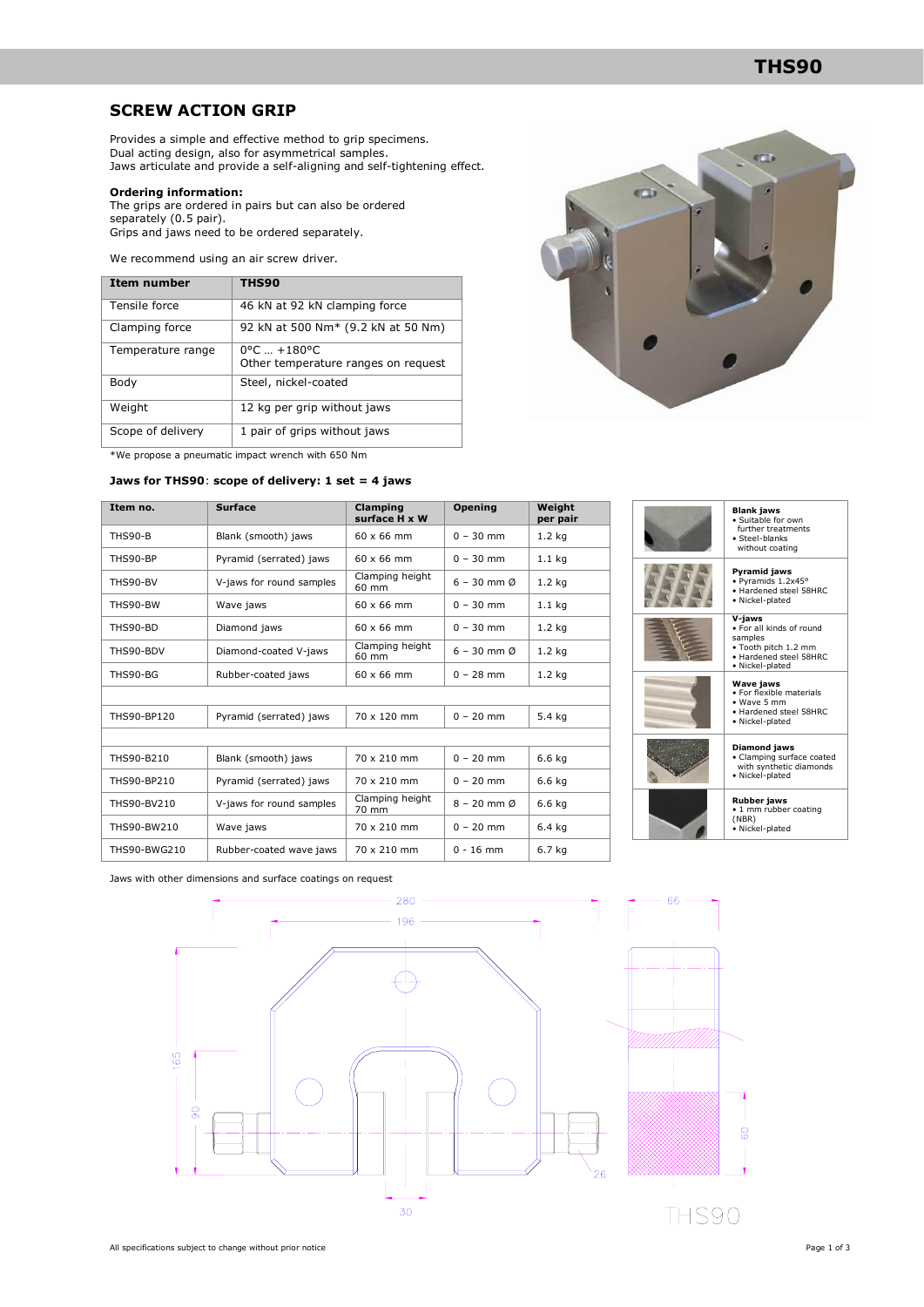## **THS90**